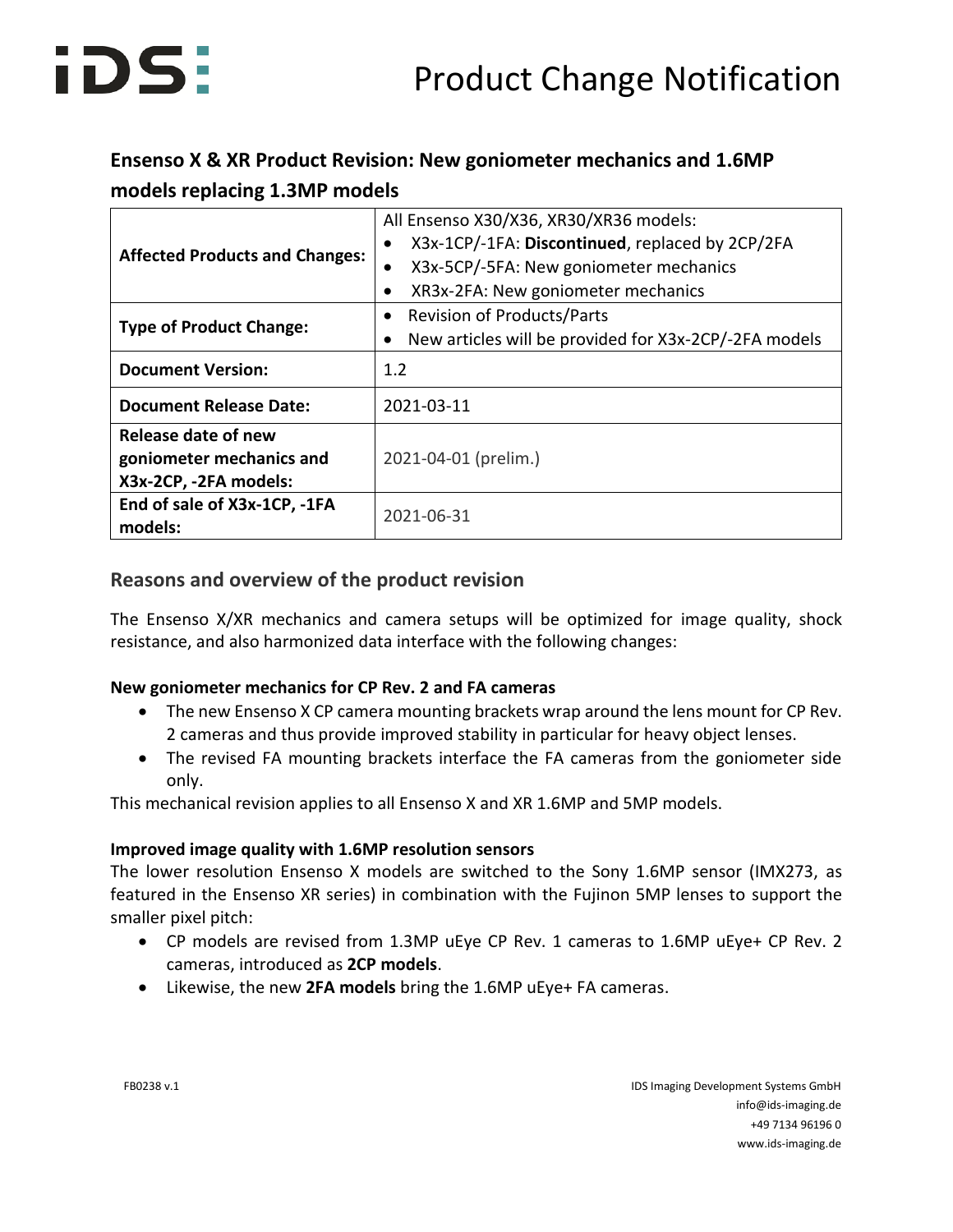

#### **Discontinuation of the Ensenso X 1.3MP models**

In consequence, the **Ensenso X3x-1CP and 1FA models are discontinued**. To allow a smooth transition to the 2CP/2FA model range, the end of sale date for all 1CP/1FA standard models is chosen ahead in time. Product support and service will remain in place according to IDS terms and conditions.

### **Detailed description of changes**

Below are detailed descriptions of the changes. Further minor mechanical changes should be checked using the CAD models. *Please contact the IDS sales team if required.*

#### **Imaging geometry changes**

Due to the smaller sensor size, the Ensenso X 2CP/2FA models cover a smaller view field compared to the 1CP/1FA models. Details can be verified using the Ensenso camera selector: <https://en.ids-imaging.com/ensenso-selector.html> *Please note:*

- *- Until the selector supports the Ensenso X 2CP/2FA models use the XR-2FA models as reference.*
- Example comparison: The minimum distance between Ensenso camera and a measurement *volume of 1200 x 800 x 500mm is ca. 2000mm for the 2FA models compared to ca. 1500mm for the 1FA models.*

Please note that the 5CP/5FA models offer the largest available view fields and can be considered as alternative.

#### **Change of camera data interfaces**

The Ensenso X 2CP/2FA models use the GigE Vision uEye+ cameras and do not require the IDS uEye Software Suite to be installed.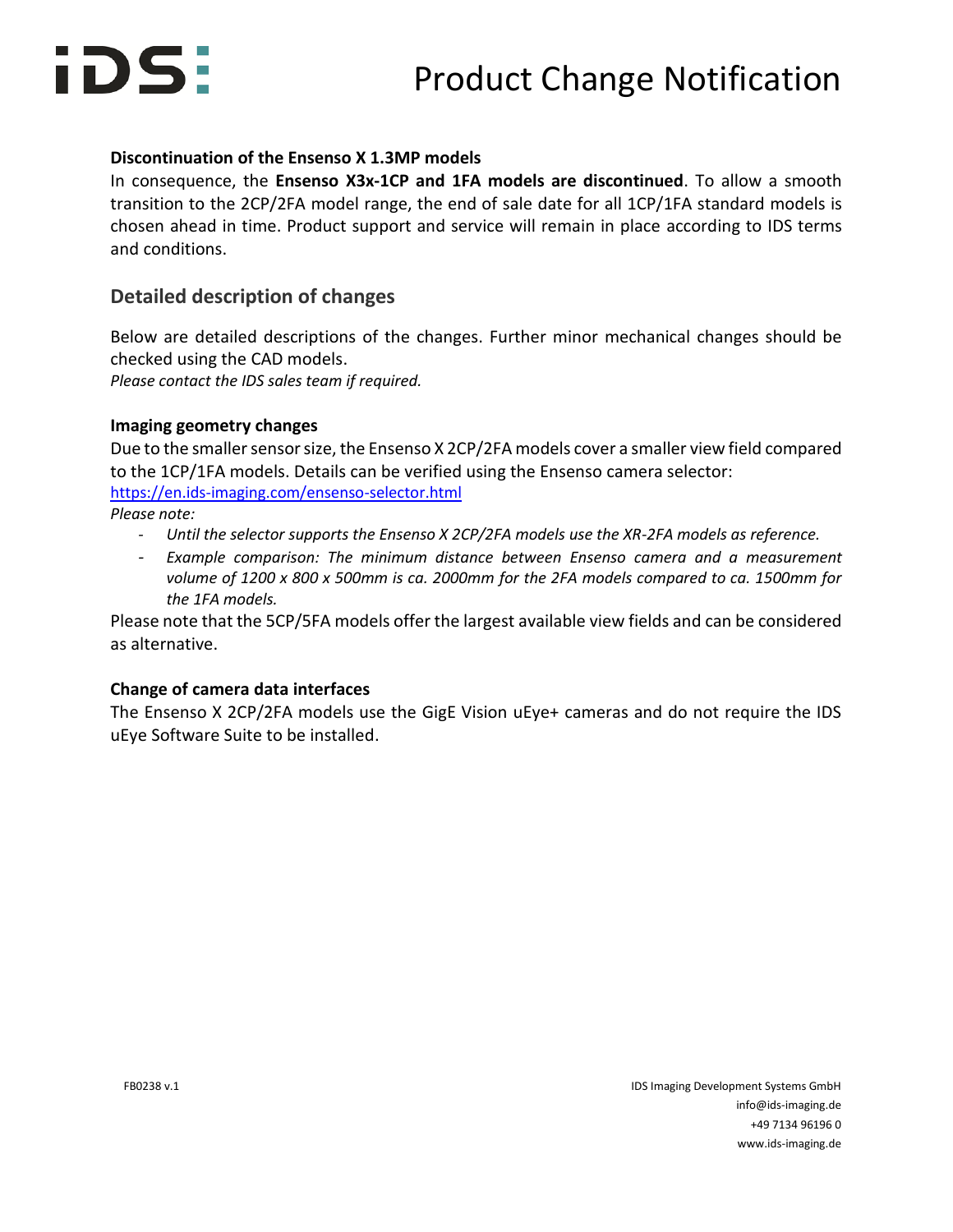## Product Change Notification

### **Comparison of goniometer mechanics and camera form factors**

The revised camera mountings have a larger extent in width along the stereo baseline. For the 400mm baseline models, this is compensated for by shorter baseline extensions to achieve almost identical camera positions. Comparison drawings of Ensenso X/XR revised camera mountings and previous versions (no object lenses are shown):



FB0238 v.1 IDS Imaging Development Systems GmbH info@ids-imaging.de +49 7134 96196 0 www.ids-imaging.de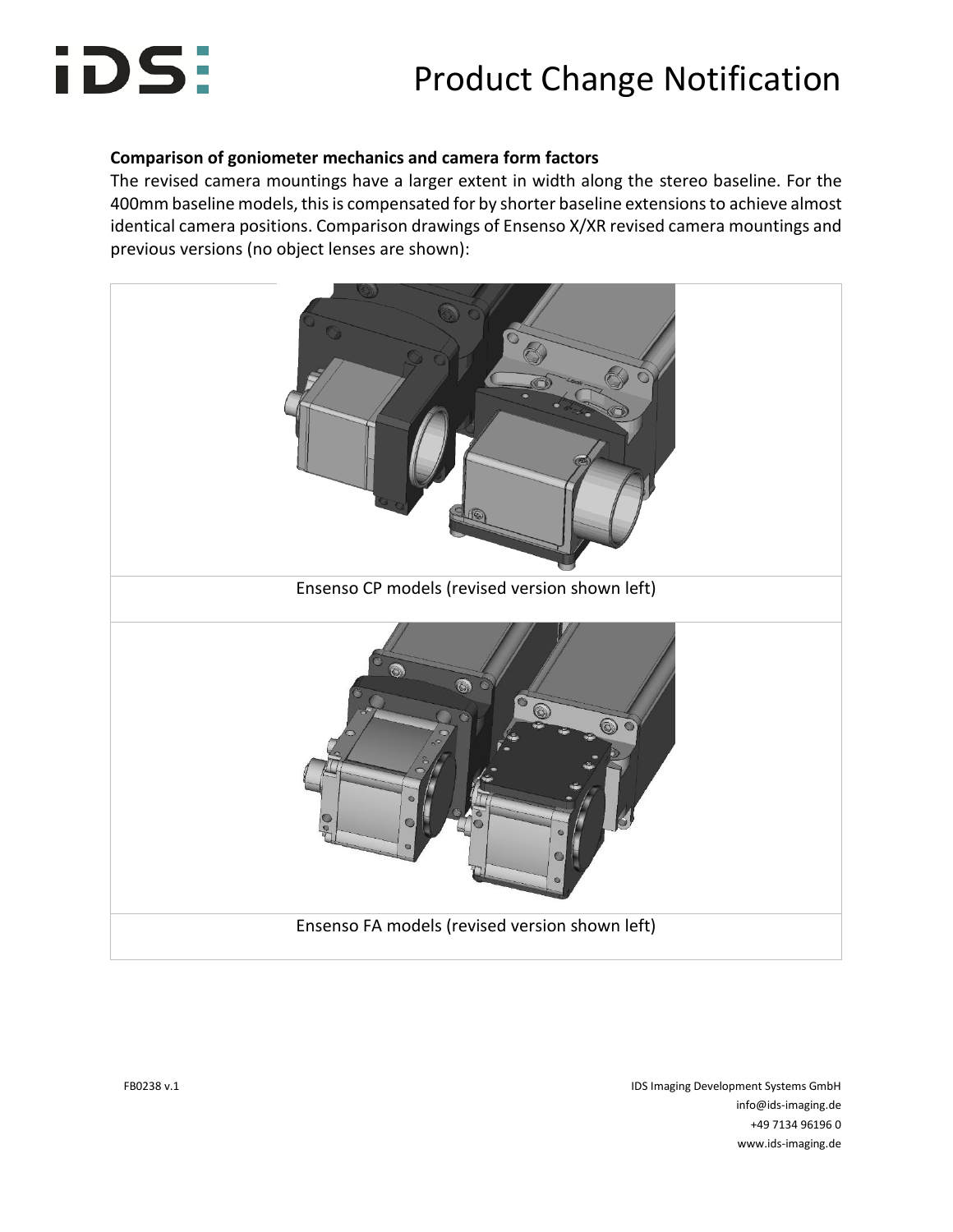## Product Change Notification